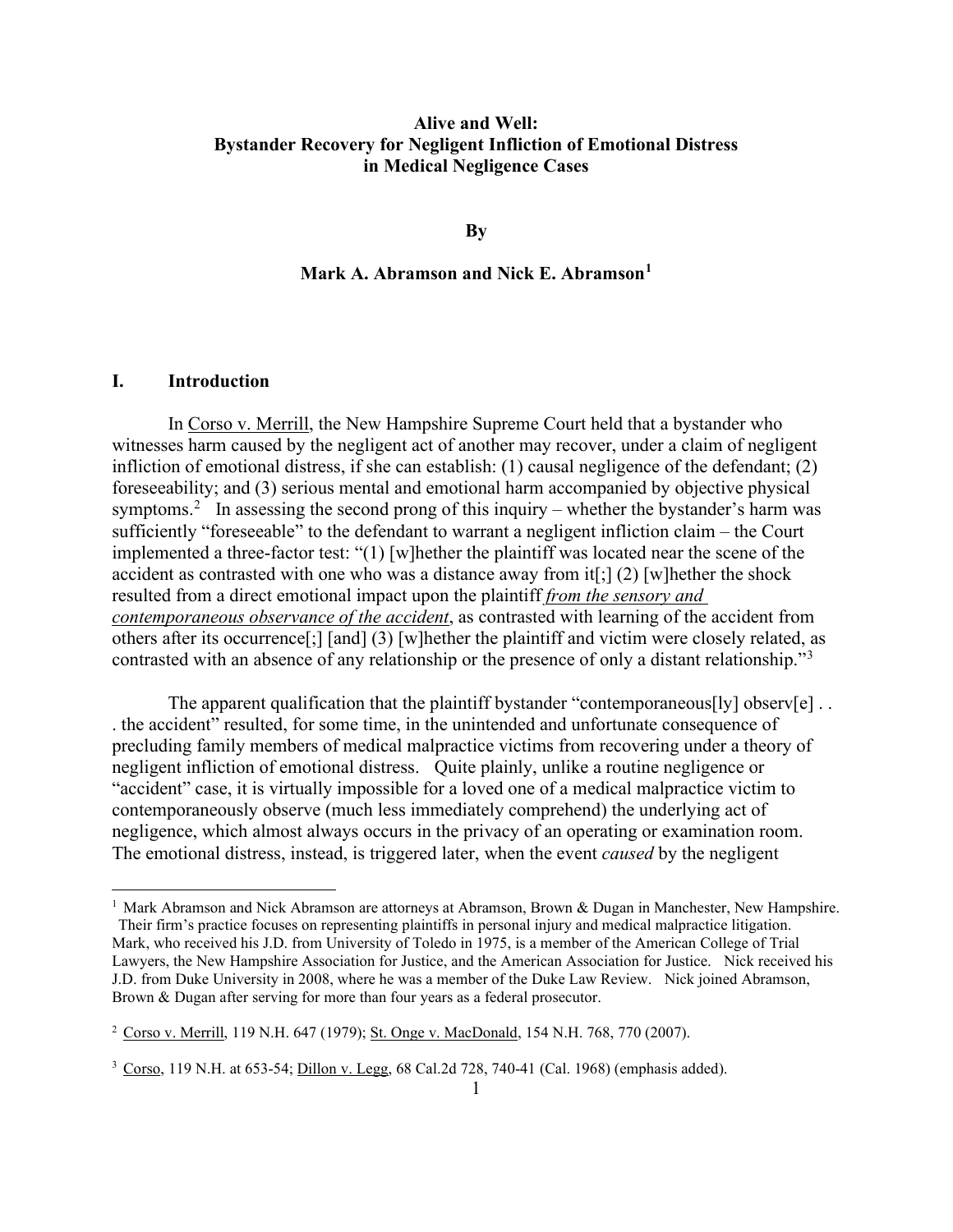medical treatment actually manifests. A rigid application of Corso's "contemporaneous observance" language in the medical negligence context would thus foreclose a remedy to an entire class of plaintiffs. Such incongruous treatment, as the Supreme Court has since recognized, may run afoul of the New Hampshire Constitution.<sup>[4](#page-1-0)</sup>

The question, then – and one with which the courts have long grappled – is how to reconcile Corso's language with the rather unique factual predicate of a medical malpractice case. Although there is currently a divide among New Hampshire state courts on the issue, the prevailing answer appears to be that the term "accident," which must be contemporaneously observed under Corso, is not the act of malpractice in the medical negligence context, but rather the event *caused* by the act of malpractice. This approach avoids a potentially unconstitutional application of Corso, and practically achieves what common sense tells us must be the just result: the mental anguish and emotional distress of loved ones is no less acute, nor less deserving of compensation, when the injury is caused by the less readily observable negligence of a medical provider. This article summarizes the law on the issue, and concludes that the majority (and most recent) position of the New Hampshire trial courts, which adopts the broader definition of "accident" and therefore permits bystander recovery in medical negligence cases, is indeed correct.

#### **II. Corso v. Merrill and Foreseeability**

In Corso v. Merrill, the Court confronted a scenario of traditional "accident" negligence. A mother heard a vehicle striking her daughter less than fifty feet away, and thereafter observed her child prostrate on the ground, injured. The victim's father, also perceiving the commotion, witnessed the consequences of the driver's negligent act in the immediate aftermath. The trial court dismissed the parents' respective claims for negligent infliction of emotional distress, and the plaintiffs filed an interlocutory appeal. $5$ 

Prior to Corso, bystander emotional distress was compensable in New Hampshire only if the plaintiff feared for her own safety as a result of being in the "physical zone of danger" created by a defendant's negligence. [6](#page-1-2) The "zone of danger" doctrine, however, was deemed insufficiently protective of plaintiffs' rights in Corso, consequently prompting the adoption, in its place, of traditional principles of negligence liability for bystander negligent infliction claims. The Court delineated three elements which must be demonstrated by a bystander plaintiff in order to establish such a claim:

(1) Causal negligence of the defendant;

<span id="page-1-0"></span><sup>4</sup> Carson v. Maurer, 120 N.H. 925 (1980).

<span id="page-1-1"></span><sup>5</sup> Corso v. Merrill, 119 N.H. 647 (1979).

<span id="page-1-2"></span> $6$   $\underline{\text{Id}}$ . at 650-651.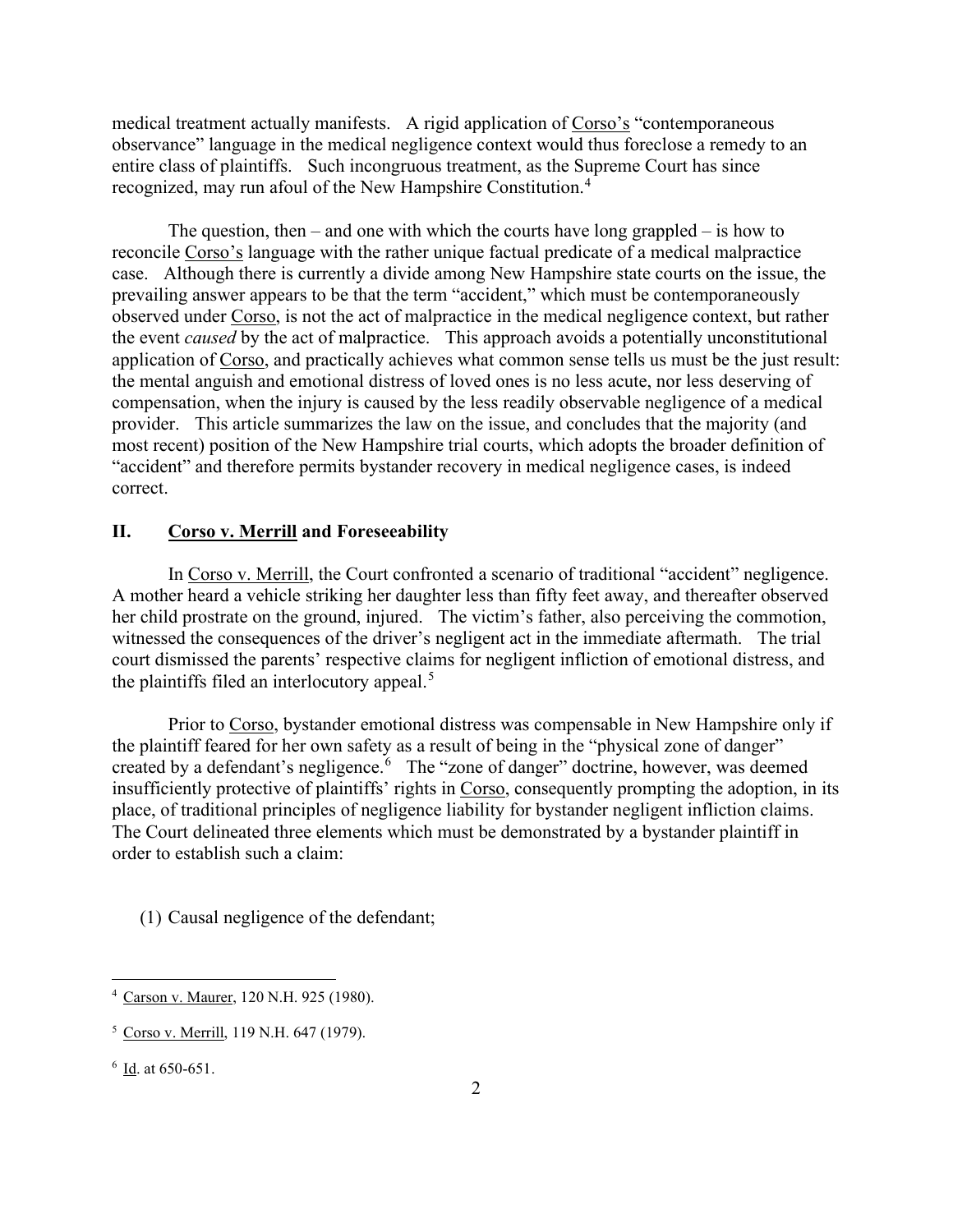- (2) Foreseeability; and
- (3) Serious mental and emotional harm accompanied by objective physical symptoms.<sup>[7](#page-2-0)</sup>

As the Court opined, its historical reluctance to abandon the "zone of danger" rule and allow bystander recovery for emotional distress was rooted in the risk of exposing a defendant to liability which extended far beyond his culpability. $8$  Balancing that interest, against the importance of rectifying a plaintiff's serious emotional injury directly caused by a defendant's negligence, could only be achieved, the Court explained, by grounding the analysis in a carefully crafted framework of foreseeability.<sup>[9](#page-2-2)</sup> That framework, as set forth in Corso, comprises three factors:

- (1) Whether the plaintiff was located near the scene of the accident as contrasted with one who was a distance away from it;
- (2) Whether the shock resulted from a direct emotional impact upon the plaintiff from the sensory and contemporaneous observance of the accident, as contrasted with learning of the accident from others after its occurrence; and
- (3) Whether the plaintiff and the victim were closely related, as contrasted with an absence of any relationship or the presence of only a distant relationship.<sup>[10](#page-2-3)</sup>

These factors, as subsequently interpreted by the Supreme Court, are "not [intended to be] a rigid framework, but are flexible and allow the courts, on a case-by-case basis, to decide what an ordinary person under the circumstances should reasonably have foreseen."<sup>[11](#page-2-4)</sup> In short, for a claim of negligent infliction of emotional distress to be actionable, a bystander plaintiff must establish that her objectively perceivable distress was directly caused by, and foreseeable to, the defendant in light of the facts and circumstances of her particular case.

### **III. Corso, Bystander Recovery, and Foreseeability in Medical Malpractice Cases**

The flexibility with which the courts have applied the Corso factors is important, because, as written, those factors do not seamlessly translate to the medical malpractice context. This is unsurprising – Corso, for which these factors were specifically crafted, was a straightforward "accident" case. Contemporaneous observance of an "accident" therefore made

<span id="page-2-0"></span><sup>&</sup>lt;sup>7</sup> Id.; St. Onge, 154 N.H. at 770.

<span id="page-2-1"></span><sup>8</sup> Corso, 119 N.H. at 653.

<span id="page-2-2"></span> $9$   $\underline{\text{Id}}$ . at 653-54.

<span id="page-2-3"></span><sup>10</sup> St. Onge, 154 N.H. at 770.

<span id="page-2-4"></span><sup>11</sup> Id.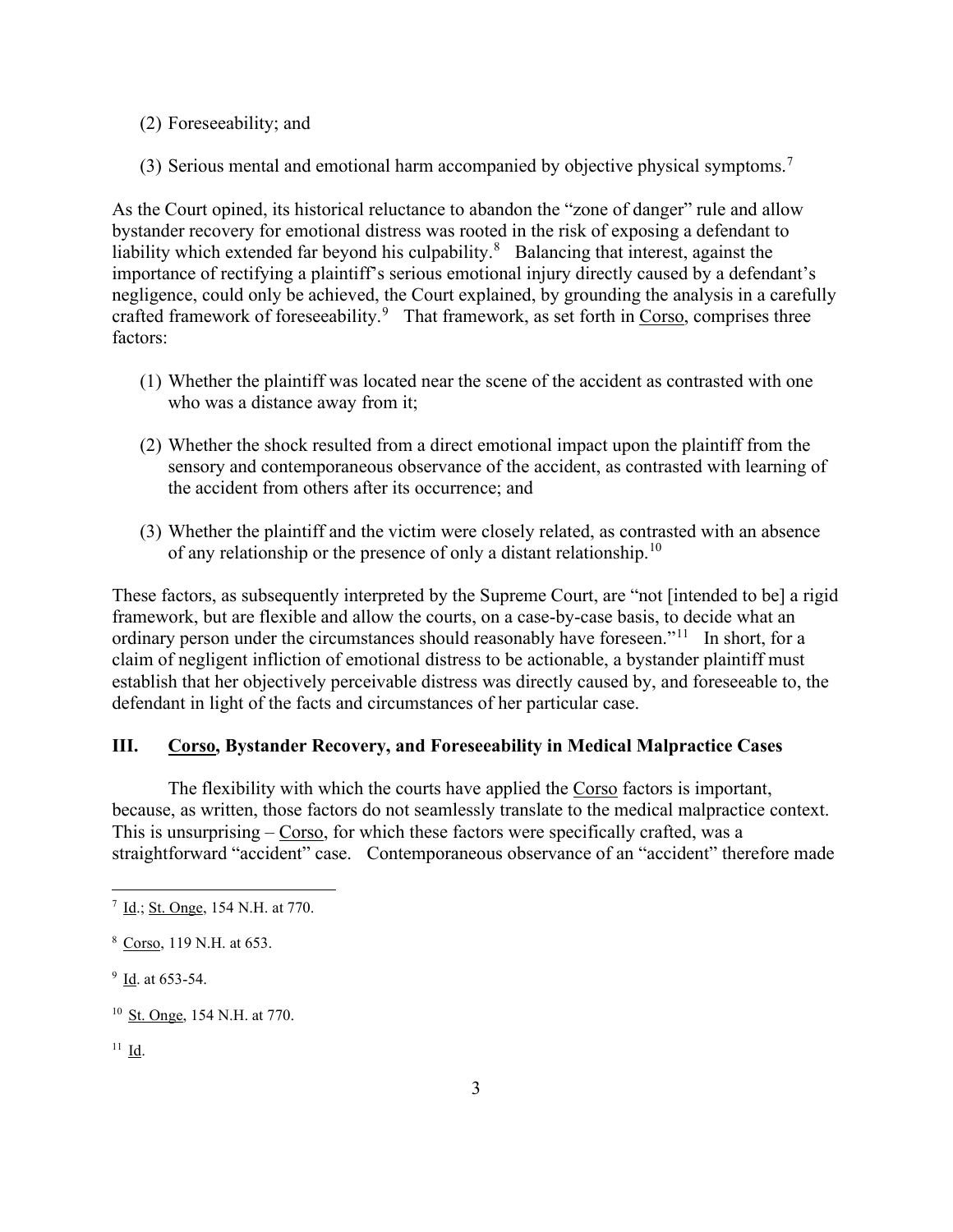sense, because there was a discrete "accident" to be seen. In a medical negligence case, by contrast, there is generally no perfectly analogous "accident" to observe – yet there is an identical opportunity for a loved one to suffer severe emotional distress. This tension between the somewhat restrictive language of Corso and the seemingly indistinguishable harm suffered by loved ones in the medical malpractice context has been reflected in conflicting decisions from the New Hampshire Superior Court regarding the applicability of Corso in medical negligence cases.

The majority of trial court decisions to address the issue, including the three most recent opinions of which we are aware, have permitted bystander recovery for negligent infliction of emotional distress in medical malpractice cases<sup>[12](#page-3-0)</sup>; the minority remainder have reached the countervailing conclusion<sup>[13](#page-3-1)</sup>. The tension point, rather simply, is in discerning the definition of "accident." In those cases permitting claims for bystander recovery, the judges have held that the "accident" is the event *caused* by the medical negligence. Conversely, in those cases dismissing claims for bystander recovery, the judges have held that the act of medical negligence itself, such as a misdiagnosis or failure to diagnose, constitutes the "accident" which must be contemporaneously observed under Corso.

Most recently, in a series of pertinent decisions, the Honorable John C. Kissinger has adopted the former (majority) view, holding, *inter alia*, that

> [t]he "contemporaneous observance of the accident" requirement from Corso exists to ensure that the emotional harm to a plaintiff is foreseeable, not to create an arbitrary, inflexible requirement about

<span id="page-3-0"></span><sup>&</sup>lt;sup>12</sup> See, e.g., Billodeau, et al v. Elliot Hospital, Hillsborough Co. Super. Ct., No. 216-2015-CV-00290 (October 13, 2016) (Kissinger, J.) ("[T]he 'accident' in this case was the pulmonary thromboembolism allegedly caused by Elliot Hospital's medical negligence, not Elliot Hospital's alleged medical negligence itself."); Sears v. Opsahl, M.D., Cheshire Co. Super. Ct., No. 213-2014-CV-00063 (August 24, 2015) (Kissinger, J.) ("In this case, the accident was [the decedent's] heart attack allegedly caused by the malpractice, not the negligent act of malpractice itself."); Roy v. Sarson, M.D., Cheshire Co. Super. Ct., No. 213-2013-CV-168 (June 15, 2015) (Kissinger, J.) ("[I]n this case, the 'accident' should be considered the worsening of [the patient's] condition that was allegedly caused by the malpractice, not the malpractice itself."); Erickson v. Beech Hill Hosp., Rockingham Co. Super. Ct., No. 98-C-638 (November 6, 1998) (Abramson, J.) ("[T]he Court concludes that the negligent misdiagnosis and/or treatment was not the 'accident,' but rather was the alleged cause of the suicide which was the 'accident' that led to [the victim's] death."); Brauel v. White, Strafford Co. Super. Ct., No. 96-C-238 (May 27, 1997) (Nadeau, J.) ("Although under Corso, a plaintiff need not be present during the misdiagnosis, a plaintiff must witness a definable, perceivable event that ultimately results in injury."); Hilber v. Horsley, Hillsborough Co. Super. Ct., No. 93-C-790 (May 2, 1995) (Murphy, J.) ("The defendants' claimed negligent acts in medicating the child's pregnant mother was not the 'accident' . . . the 'accident' was the resulting premature birth."); Aldrich v. Witkin, Belknap Co. Super. Ct., No. C-94-074 (February 15, 1995) (Smukler, J.) ("[T]he court concludes that the negligent misdiagnosis was not the 'accident' but rather was the cause of the heart attack which was the 'accident.'").

<span id="page-3-1"></span><sup>&</sup>lt;sup>13</sup> See, e.g., Dashnaw v. Dartmouth-Hitchcock Clinic, Inc., Sullivan Co. Super. Ct., No. 10-CV-59 (November 18, 2011) (Tucker, J.); Harvey v. Haan, Merrimack Co. Super. Ct., No. 04-C-117 (October 28, 2004) (McGuire, J.); Marvin v. Wentworth-Douglass Hospital, Strafford Co. Super. Ct., No. 03-C-016 (March 18, 2004) (Mohl, J.); Bronson v. Hitchcock Clinic, Inc., Coos Co. Super. Ct., No. 89-C-95 (June 9, 1992) (Perkins, J.).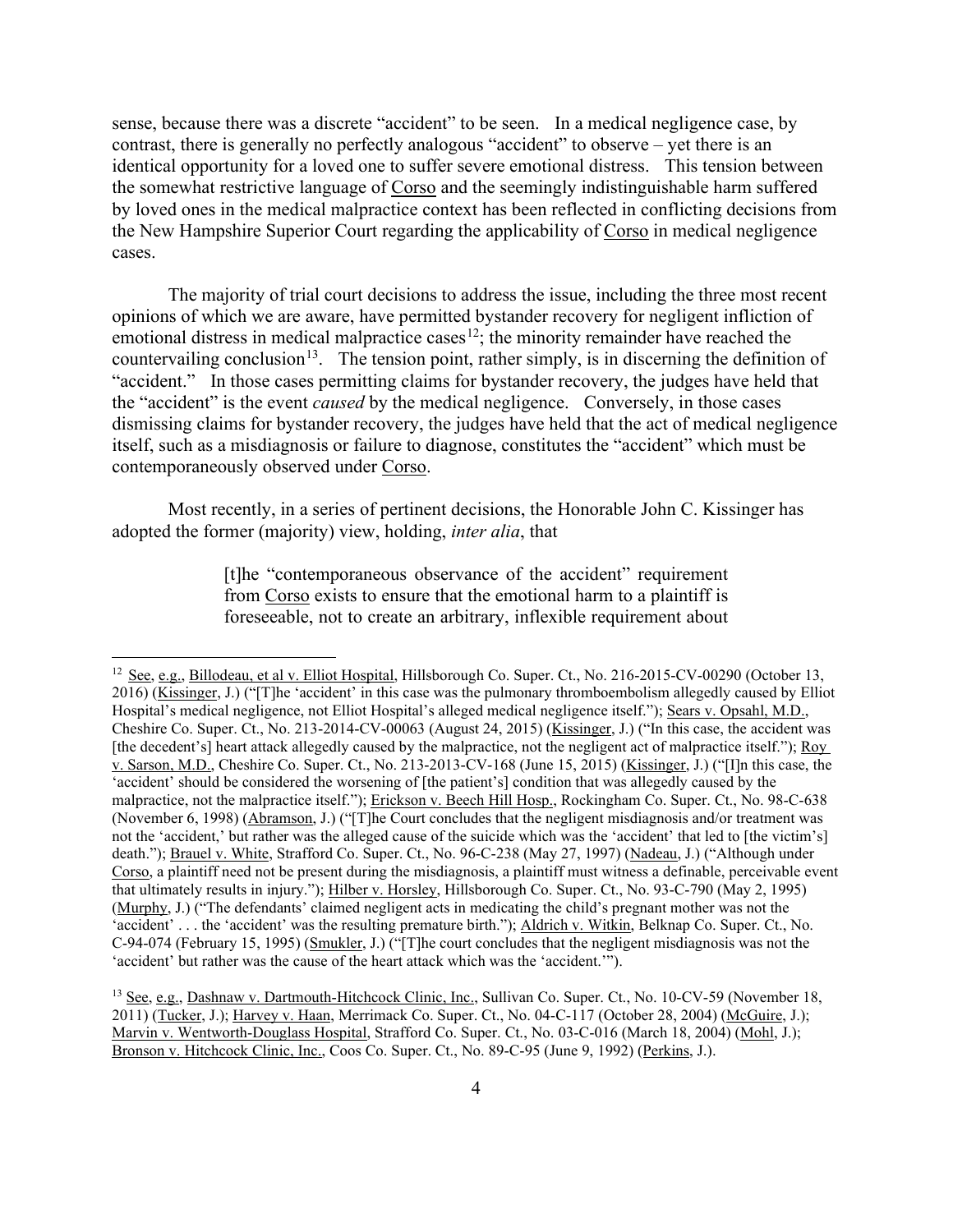what the plaintiff must observe. . . . [T]he Court sees no inherent distinction between the suffering of a spouse who witnesses the effect of malpractice without witnessing the malpractice itself, and a spouse who does witness the malpractice. [. . . .] [S]ending a spouse home with a negligently diagnosed heart condition will foreseeably cause the surviving spouse emotional distress if an injury later occurs.<sup>[14](#page-4-0)</sup>

These decisions aptly perceive the crux of the Corso framework: foreseeability. At bottom, with or without being present for the negligent act of medical care, it is likely foreseeable that the victim's loved ones may experience significant emotional distress when they contemporaneously witness the catastrophic events later, and directly, triggered by that malpractice.

Nor does the majority position, as explicated by Judge Kissinger, undermine the kinds of limits on bystander recovery contemplated by the Corso court, "because the plaintiff must still witness the actual worsening of an illness or injury, as opposed to observing a person's condition after the illness or injury has occurred."<sup>[15](#page-4-1)</sup> Thus, bystander recovery remains restricted to situations where a plaintiff bears an unusual or heightened burden of emotional distress by witnessing an injury as it occurs.

This interpretation of Corso is entirely consistent with both the common sense, and jurisprudential, understanding of the term "accident," as perhaps most helpfully demonstrated by the Supreme Court in Siciliano v. Capitol City Shows, Inc.<sup>[16](#page-4-2)</sup> There, the Court addressed a parent's claim for negligent infliction of emotional distress after her child was injured in an accident on an amusement park ride caused by the ride's earlier negligent inspection. The negligent infliction claim ultimately failed, because the parents had not observed the accident in which the child was harmed – yet the Court suggested that such observation of the accident would have been legally sufficient. In other words, the "accident" was not the negligent inspection of the ride which resulted in the malfunction and injury, but rather the child later suffering a harmful event during that malfunction; just as the "accident" should not be the act of malpractice, but the victim later suffering a harmful event as a result of that medical negligence.

#### **IV. Post-Corso Supreme Court Precedent Does Not Preclude Bystander Recovery**

The oft-sung defense refrain, when faced with a bystander negligent infliction claim in a medical malpractice case, is to cite Nutter v. Frisbie Memorial Hospital<sup>[17](#page-4-3)</sup>, and Wilder v.

<span id="page-4-0"></span><sup>&</sup>lt;sup>14</sup> Billodeau, et al v. Elliot Hospital, Hillsborough Co. Super. Ct., No. 216-2015-CV-00290 (October 13, 2016) (Kissinger, J.).

<span id="page-4-1"></span><sup>15</sup> Sears v. Opsahl, M.D., Cheshire Co. Super. Ct., No. 213-2014-CV-00063 (August 24, 2015) (Kissinger, J.).

<span id="page-4-2"></span><sup>16</sup> 124 N.H. 719 (1984).

<span id="page-4-3"></span> $17$  124 N.H. 791 (1984).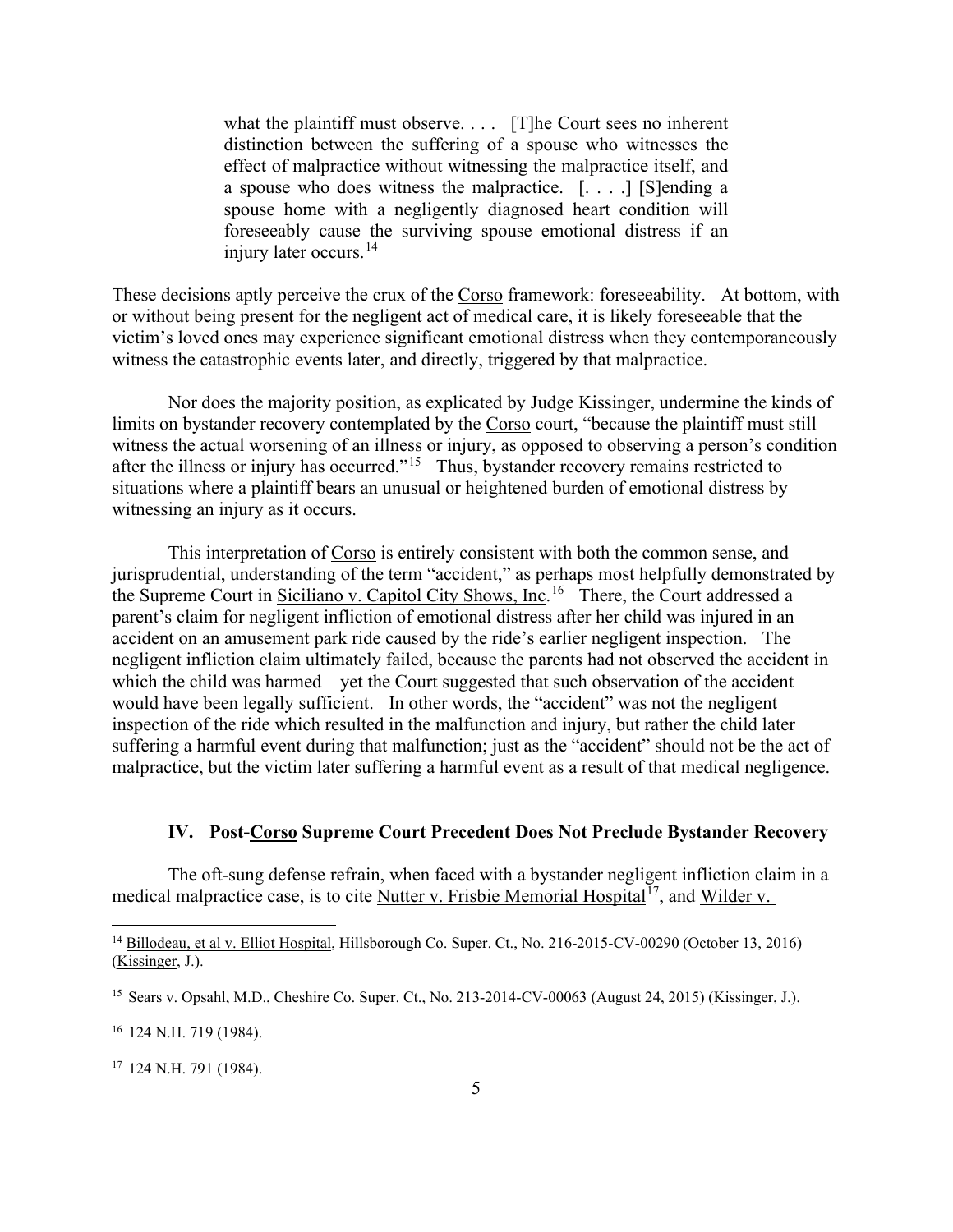Keene<sup>[18](#page-5-0)</sup>, for the proposition that recovery is precluded because the "accident" is the actual negligent act of malpractice. A detailed examination of those cases suggests otherwise.

In Nutter, the plaintiffs took their ill, three-month-old daughter to a pediatrician, where she was erroneously diagnosed with pneumonia and sent home. Three days later, while under the care of a babysitter, the child developed severe complications and was taken to the hospital, where she perished soon thereafter. It was not until after their child passed away that the parents arrived at the hospital, where they observed the baby's lifeless body in the emergency room. The Court denied bystander recovery because the parents witnessed neither the injuries to their daughter, nor her death, until after they had occurred; the Court made no mention of whether the parents were present for the original negligent misdiagnosis which resulted in the baby's premature death. Thus, Nutter is not at odds with the majority interpretation that the "accident" is the event *caused* by the medical negligence: the Court merely held that because the parents did not learn about *any* of the traumatic events until after they occurred (i.e., did not contemporaneously perceive anything), their observation of the "accident," whatever that might be, was not sufficiently contemporaneous to support a negligent infliction claim.

In Wilder, a young boy was severely injured by a passing vehicle while riding his bicycle. His parents learned of the accident, and their son's injuries, when they arrived at the hospital one hour later, at which time they watched as their son faded and eventually died. The Court denied the parents' claims for emotional distress because they observed the injuries to their son at the hospital after they were inflicted, away from the accident scene. The parents' emotional distress was caused by seeing their son *in extremis* and watching him perish in the hospital, not from witnessing his underlying accident or injuries at the accident scene. The line drawn in Corso, according to the Wilder court, "requires a contemporaneous sensory perception of the *accident*, and not, as the plaintiffs argue, a perception of the *injury* sustained."[19](#page-5-1) The Court, however, did nothing to define "accident," because the accident was a typical vehicle/pedestrian scenario. Nothing in Wilder suggests that the "accident" in a medical negligence case should not be the event subsequently caused by the underlying malpractice.

## **V. Conclusion**

Watching a loved one experience a catastrophic injury is emotionally distressing, and that emotional distress is equally foreseeable regardless of whether its cause is a vehicular strike or a sudden and unexpected post-operative death caused by an errant slice of the scalpel. In either instance, families of the victims should be given a fair opportunity to perceive the harm and appropriately react to it. In the medical negligence context, the underlying act of negligence – whether that be a failure to diagnose; a misdiagnosis; or an affirmative treatment error – is rarely, if ever, contemporaneously discernible. Thus, the majority of courts to apply the Corso framework have followed the Court's advice not to apply it rigidly, adopting a more malleable

<span id="page-5-0"></span><sup>18</sup> 131 N.H. 599 (1989).

<span id="page-5-1"></span> $19$  Id. at 603.